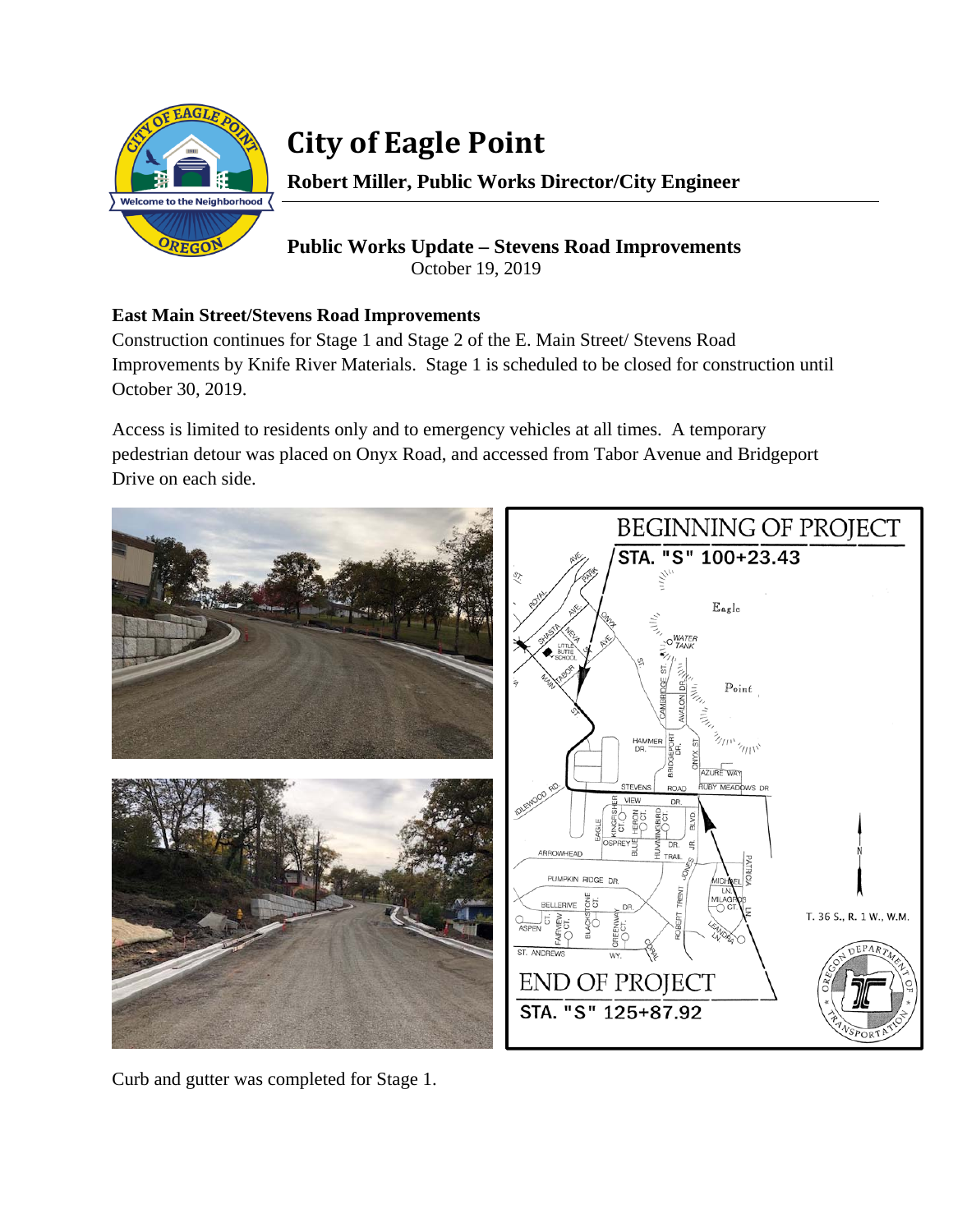



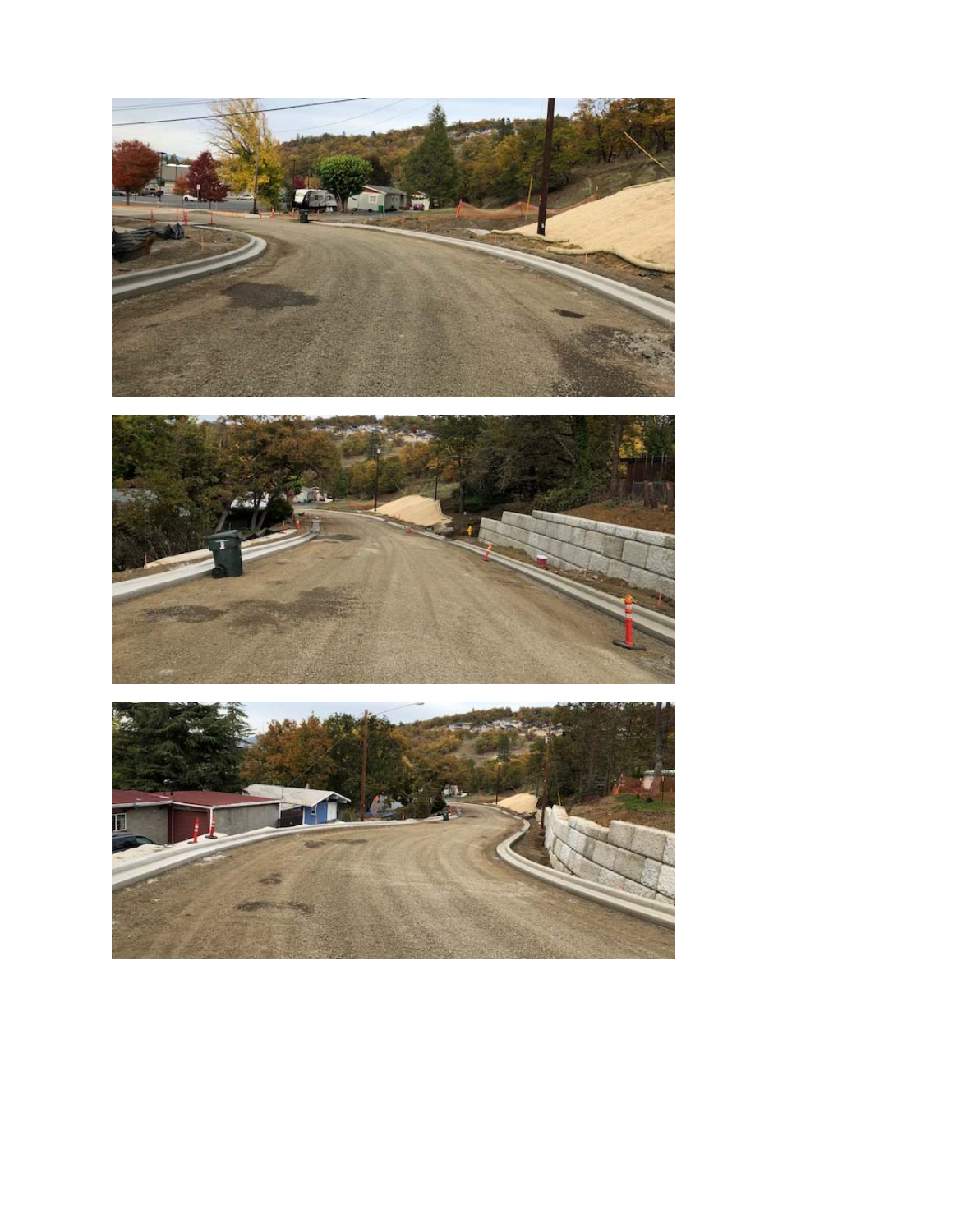



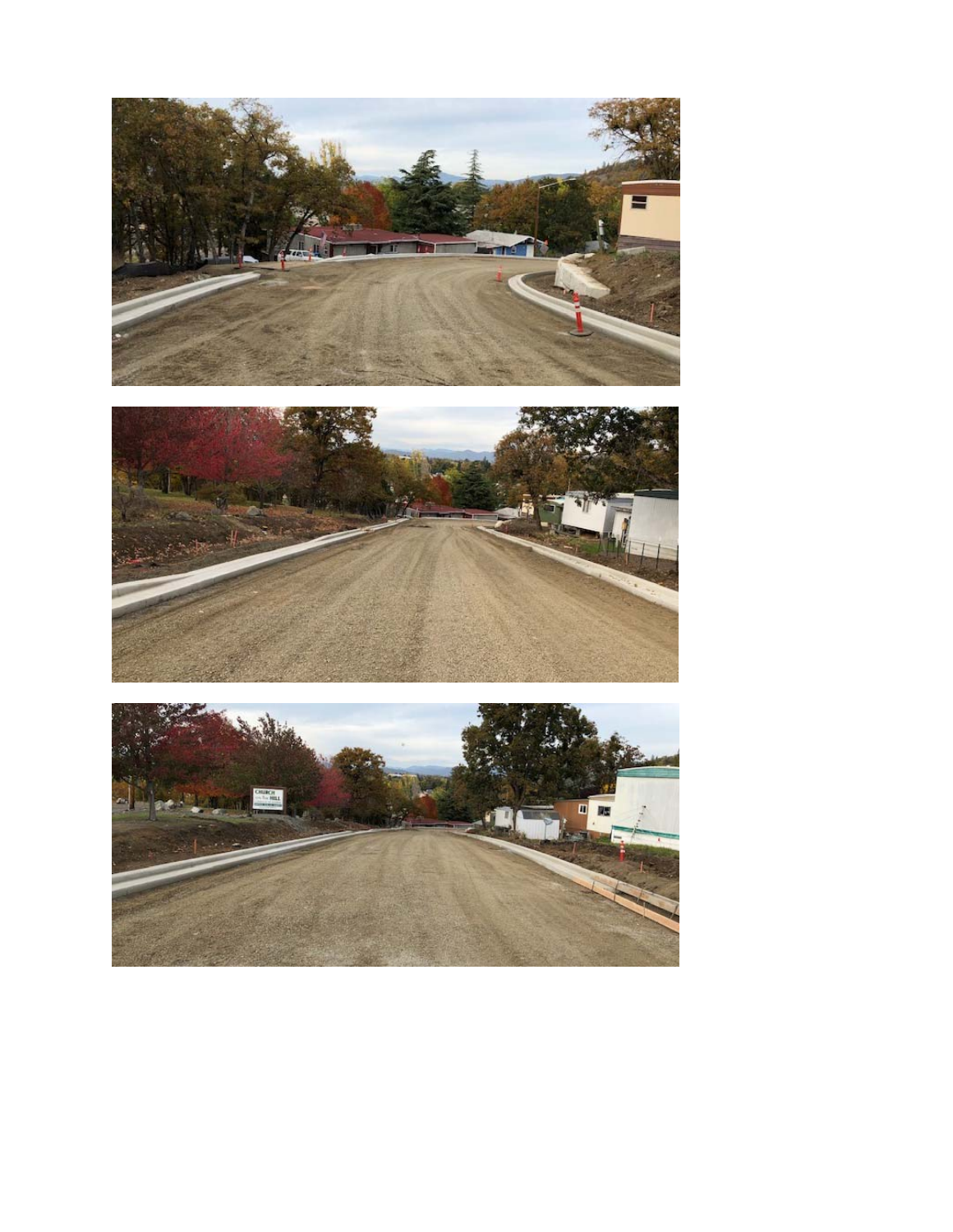



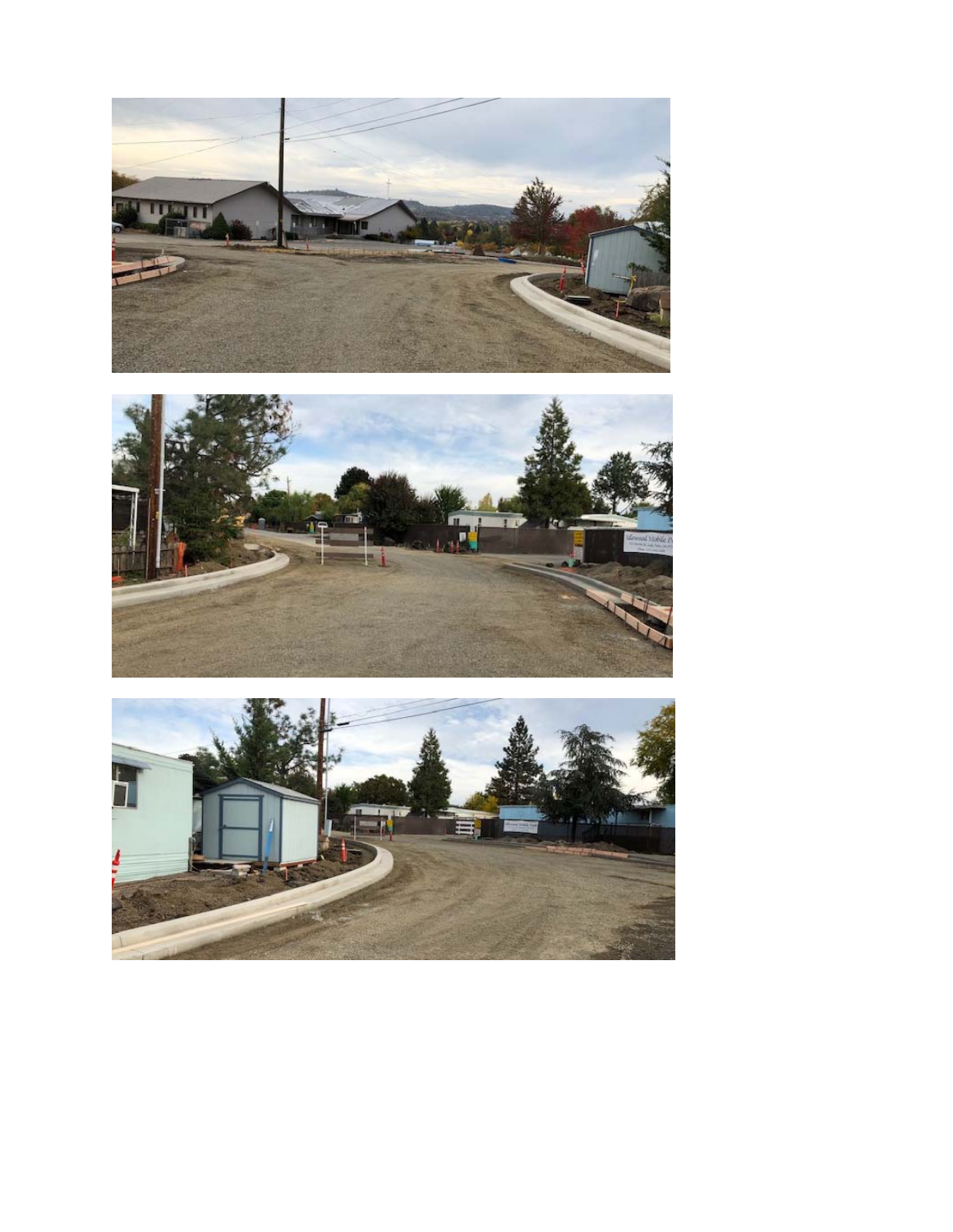

The driveway to the Church on the Hill will be relocated with the project.

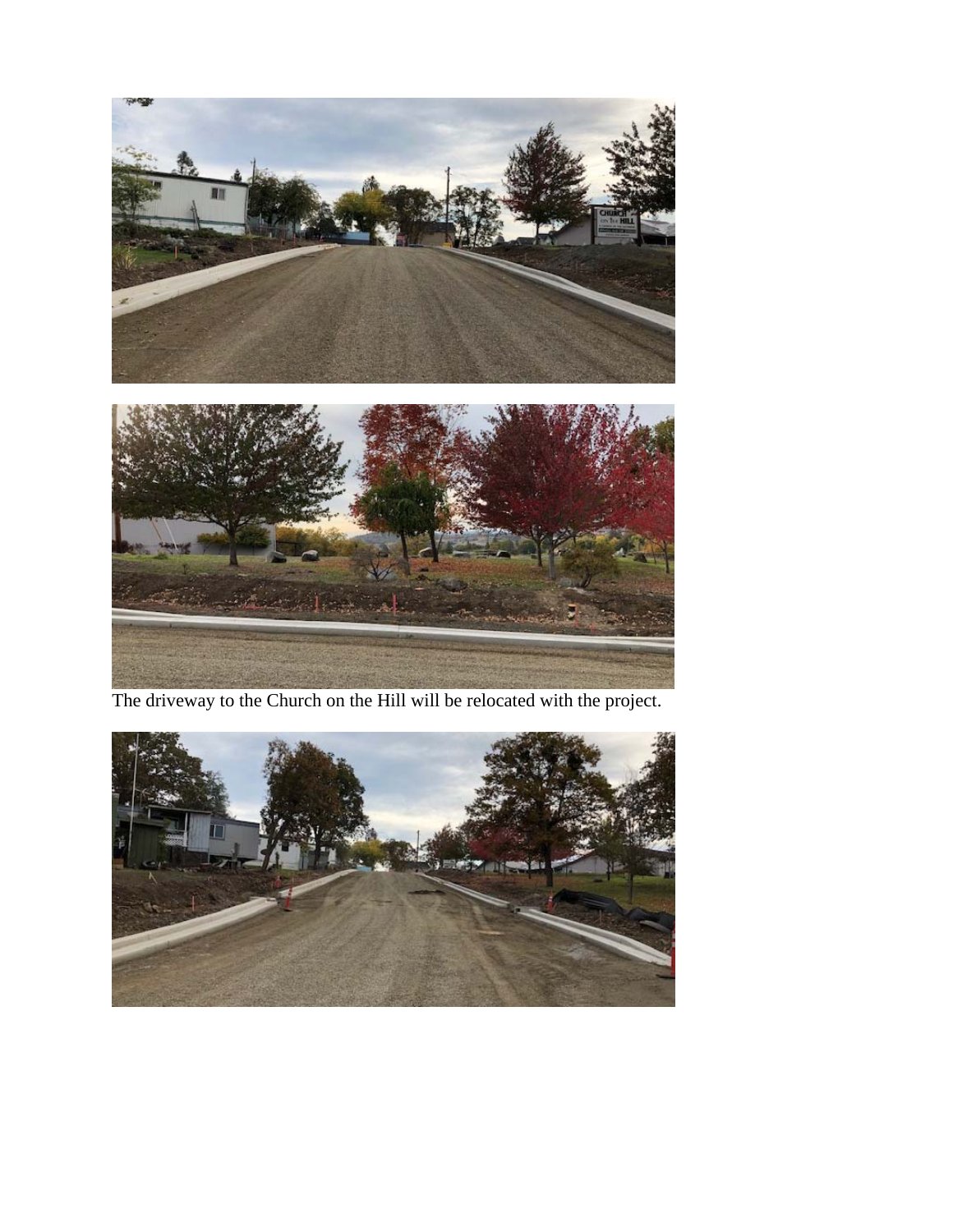

Widening for Stage 2 continued (Idlewood Drive to Bridgeport Drive).





Drainage inlets were installed to prepare for paving.